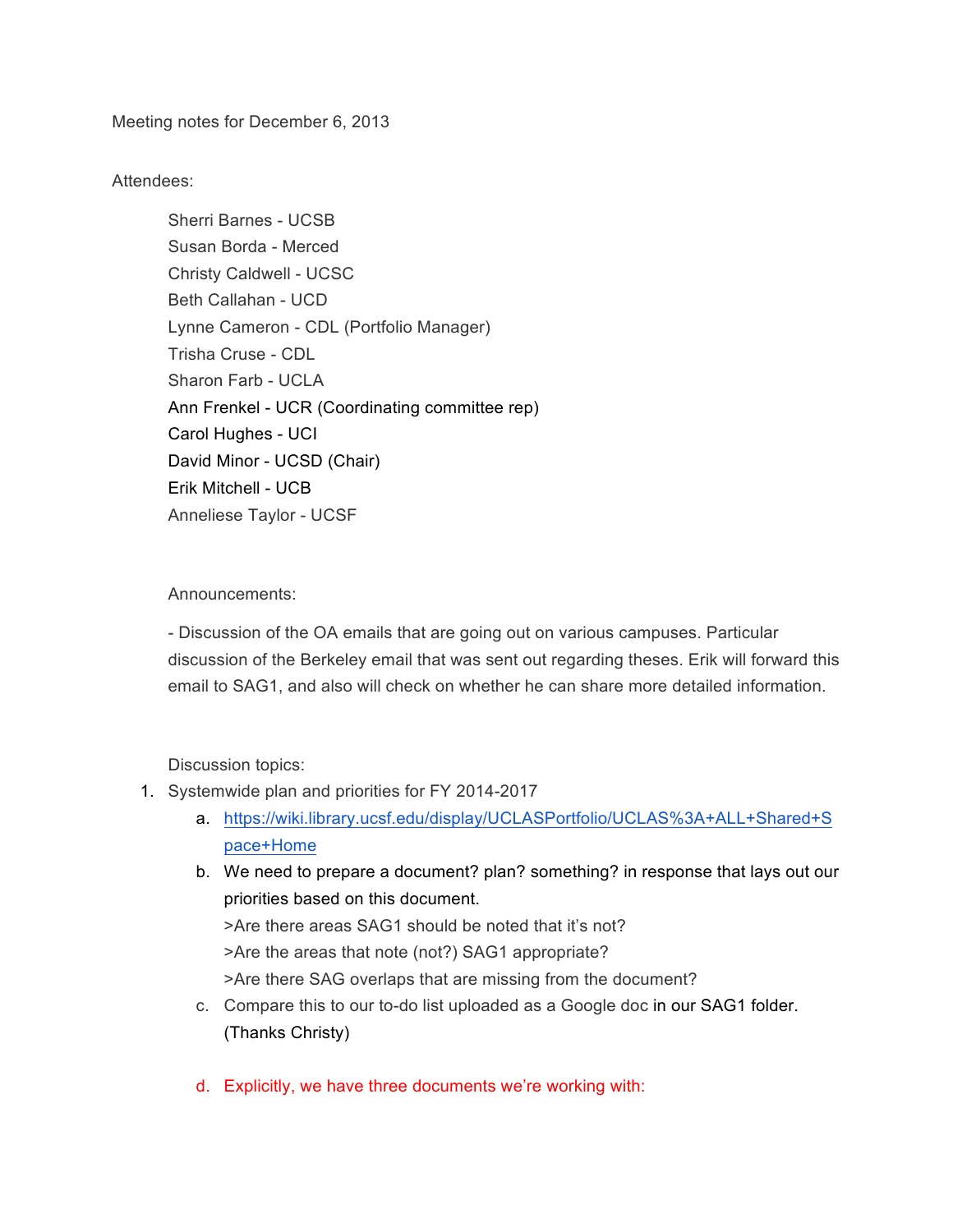- i. Plan and Priorities document
	- 1. Explicitly named SAG1 items here.
- ii. Strategic Agenda for Shared Data Curation
- iii. SOPAG email document, intended to be a short gloss / direction letter based on the Strategic Agenda - for now, we'll put this item aside.
	- Can we plug in iii (and thus ii) into i?
	- Do we think that iii accurately reflects i?
	- Do we want to do this?

David, Trisha, Erik, Christy - team to address the documents and and work on a strategic plan that will be brought back to the group. We will focus on activities and plans for the next year. We will target the meeting on the 17th of January to bring it back to the group.

e. Once we identify the major areas of focus, let's identify people within SAG1 who can take ownership of issues that come up, so that the whole group doesn't have to spend time on every issue.

## Note that we need a firm definition of scholarly communication to include the whole ecosystem of the research/publication lifecycle (e.g. include data!)

- 2. Support for PLOS and other OA publishing (Knowledge Unlatched, PeerJ)
	- i. Last time we talked about there being an opportunity to have a cross-SAG call (with chairs), with CLS. First though maybe this group should have a
	- ii. deeper look (e.g. if we are supposed to support alternative models is hybrid gold still an "alternative" model? What's the criteria for assessment? Look for SCO 2008 report on wiki.)
	- iii. Kerry Scott from CLS joining as at 12:15
	- iv. Previous notes:
		- 1. Christy C and Anneliese T are looking into this
		- 2. Reviewed every 3 years last time was 2008.
			- a. *Criteria to Determine UC's Support for Transformative Scholarly Publishing Models*